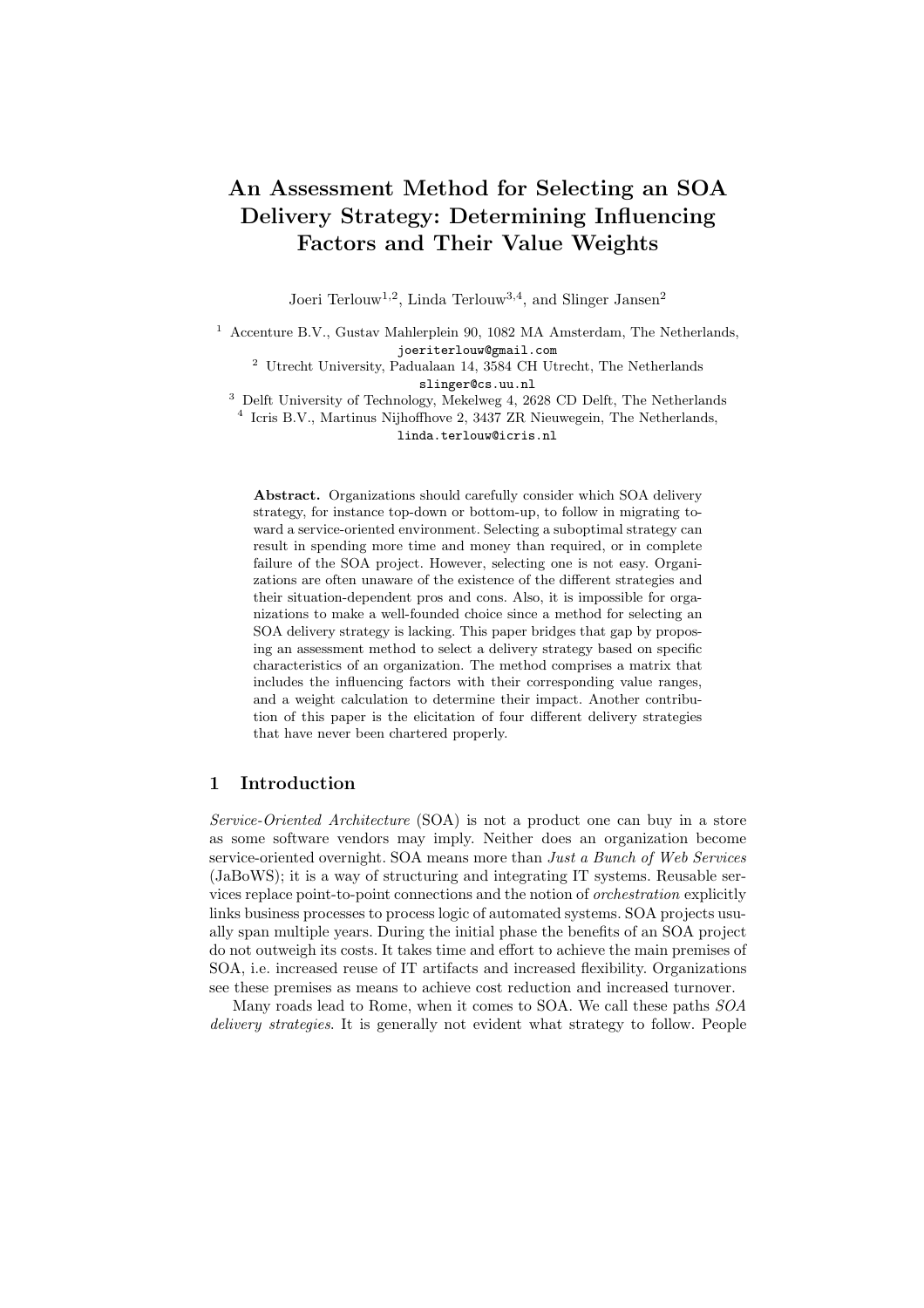active in the business or IT domains of an organization are often unaware of the existence of these different strategies. Even if they are aware, they lack the means to determine the right strategy upfront. This results in spending more time and money than needed, or, even worse, in the selection of a strategy that leads right back homeward instead of to Rome.

The contribution of this paper is a Delivery Strategy Assessment Method (DSAM) that can determine the most appropriate SOA delivery strategy for an organization. The method takes organizational characteristics as inputs. Based on these characteristics the method proposes one of the following delivery strategies: top-down, bottom-up, meet-in-the-middle, or middle-out.

In science as well as industry, we see several methodologies for serviceorientation. The methods, that are described in most detail and are published in articles, are Service-Oriented Architecture Framework (SOAF) [1], developed by the Indian consulting company Infosys Technologies, Service-Oriented Modeling and Architecture (SOMA) as proposed by IBM [2], and the method of Papazoglou and Van Den Heuvel [3]. We classify SOAF (or, more precisely: its so-called execution view) as a meet-in-the-middle strategy. SOMA utilizes aspects of multiple delivery strategies, i.e. the top-down, bottom-up, and middle-out strategy. The method from Papazoglou and Van Den Heuvel specifies in a large amount of detail how to execute certain activities, e.g. service interface specification and service deployment. For the realization of processes and services, they explain how to apply top-down, bottom-up, as well as meet-in-the-middle strategies.

This paper is structured as follows. Section 2 describes the research design, which conforms to the *design science research paradigm*. Section 3 provides an overview of the SOA delivery strategies. In Section 4 we propose our assessment method for selecting one of these strategies, and we evaluate the method in Section 5. Section 6 concludes this paper by summarizing and discussing its results.

# 2 Research Design

Hevner, March, and Park [4] state behavioral science and design science characterize much of the research in the information systems discipline. Behavioral science comes from natural science research methods that explain how and why things are. March and Smith [5] state natural science tries to understand reality, whereas design science attempts to create things that serve human purposes. Rather than producing general theoretical knowledge, design research produces and applies knowledge of tasks or situations in order to create effective artifacts. Its products are of four types, i.e. constructs, models, methods, and implementations. In our research, the artifact is a method for selecting an SOA delivery strategy.

In our research we define, following Brinkkemper [6], a method as an approach to perform a systems development project, based on a specific way of thinking, consisting of directions and rules, structured in a systematic way in development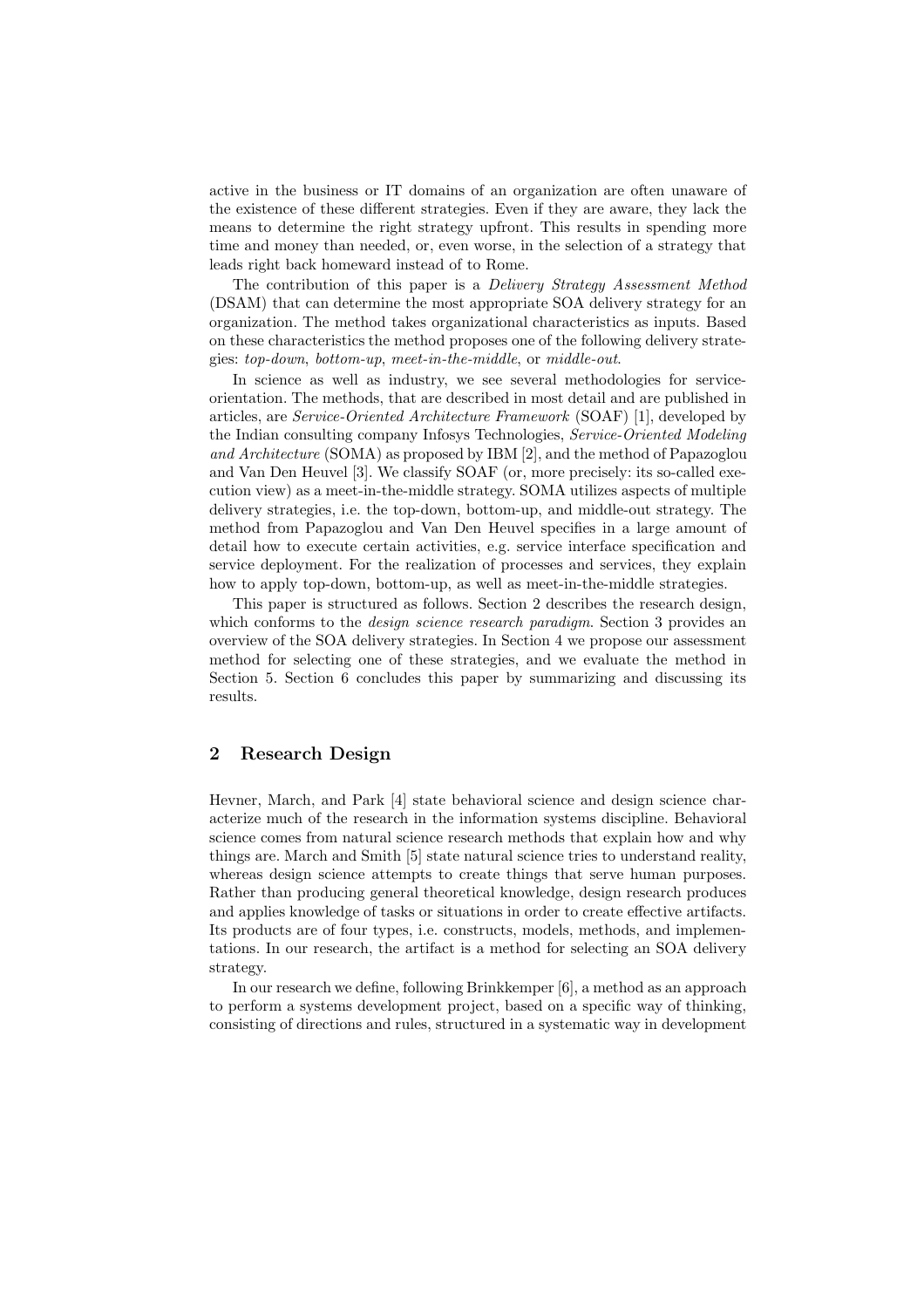activities with corresponding development products. In this paper, we apply the method engineering methodology to depict each SOA delivery strategy.

To construct our artifact we follow the general design cycle [7]. The problem we aim to solve is an *efficiency problem* as well as an *effectiveness problem*. Selecting an SOA delivery strategy that does not fit the organization's circumstances leads to one of the following consequences: (i) the organization needlessly spends extra money and time that could have been avoided by selecting a more efficient strategy, (ii) the organization does not end up with a service-oriented environment, since a more effective strategy should have been selected. Suggestions come from the fields of method engineering and SOA delivery strategies. We use the meta-process modeling and meta-deliverable modeling techniques as a means for comparing the SOA delivery strategies. Our design contains the concept of a Delivery Strategy Factor Matrix (DSFM) that plots the values of certain organizational characteristics against delivery strategies. The research was conducted in three different phases. In the first phase we identify the *delivery* strategies by literature research, and model them using the scientific discipline of method engineering. During the development phase, a round of interviews with SOA consultants and enterprise architects leads to a selection of the factors (i.e. the organizational characteristics that influence the choice for a delivery strategy) and their value ranges (i.e. the values that a factor can have). In the second phase, the obtained values of each factor were plotted against the identified strategies to construct the DSFM. A second interview round with a different set of SOA consultants and enterprise architects follows, where weights are assigned to the DSFM indicating the impact of factors, and their value weights. We use these weights for the construction of the DSAM. The method takes the factor values of a specific organization as inputs and delivers an output. This output is an absolute score between  $0\%$  and  $100\%$  for each delivery strategy indicating to what extent it matches the situation. In the third and final phase, we evaluate our method by applying the DSAM to real-life SOA projects. We asked the representatives about their experiences with the actual adopted strategy, and whether they would change strategies if they had the chance.

# 3 Delivery Strategies

This section discusses the four delivery strategies that organizations can choose for adopting SOA, viz. top-down (3.1), bottom-up (3.2), meet-in-the-middle (3.3), and middle-out (3.4). We provide process-deliverable diagrams depicting the activities and deliverables for each strategy. We apply the method engineering discipline in which activities are represented by rounded rectangles that are colored. They can contain additional sub activities that are white. Deliverables, the end-products of activities, are depicted by squared rectangles. They are linked to their corresponding activity with a broken arrow. Activities can also have their sub activities or deliverables presented elsewhere. A processdeliverable diagrams exhibits these "collapsed" activities and deliverables by a rectangle laying on top of a white one. The sequence of activities is displayed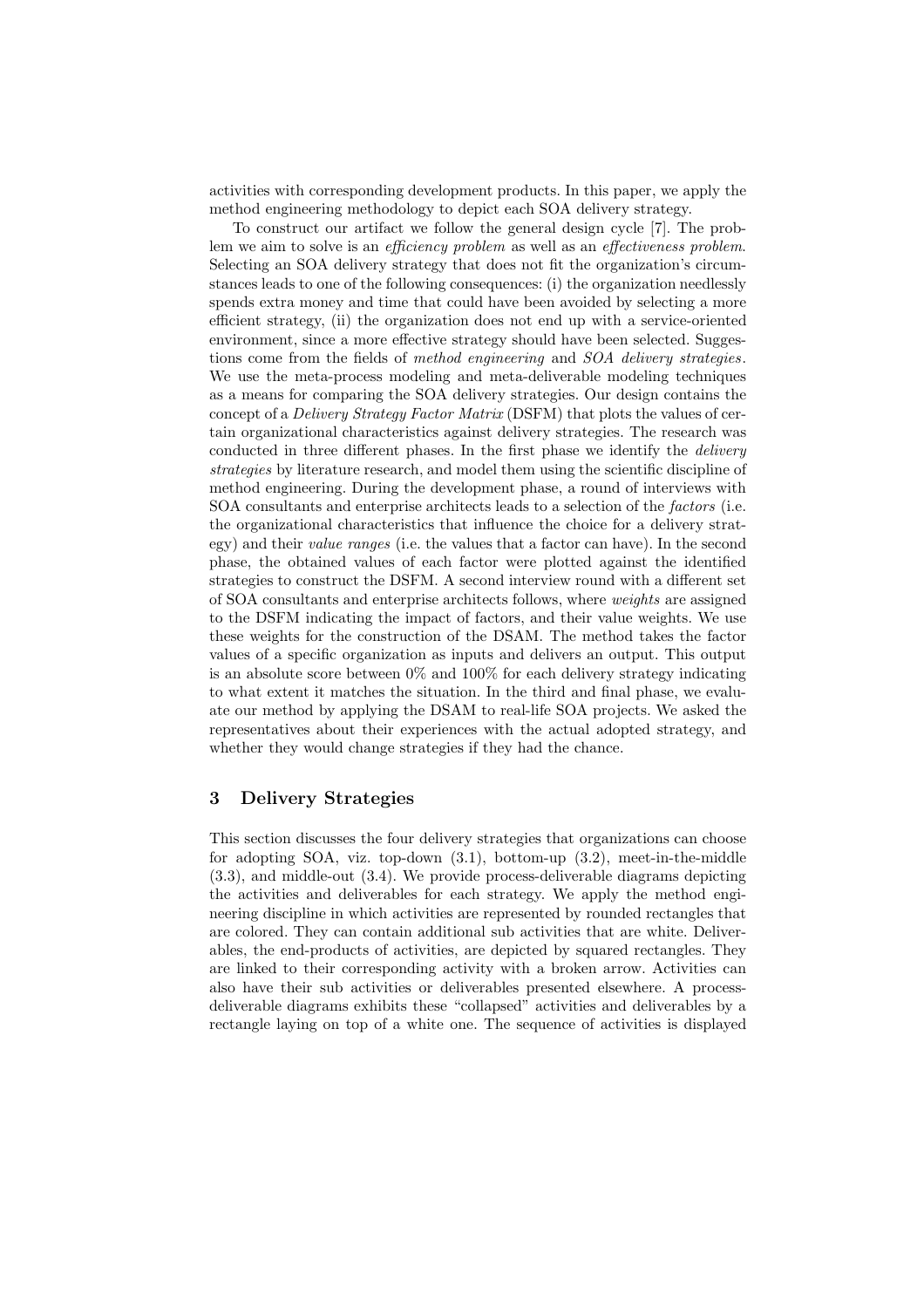by arrows that indicate if activities are performed sequentially, in parallel, or depend on a condition.

#### 3.1 Top-down

Figure 1 depicts the activities and deliverables of the top-down strategy as described by Erl [8]. It is an "analysis" first approach; this means it starts with defining one or more enterprise business models. These models can either represent the current or desired state of business operations. In other words, the model shows the ongoing recurring activities involved in the current or future running of a business for the purpose of producing value for the stakeholders. The actual physical or technical environment that the organization relies on, and its constraints, are not taken into consideration according to Marks and Bell [9]. They describe top-down similarly, but use different terms, i.e. examine, design, build, apply, and realize instead of perform top-down analysis, service-oriented analysis, service-oriented design, and service code activities.



Fig. 1: Activities and Deliverables of Top-Down Strategy

Figure 2 exhibits the decomposition of the service-oriented analysis, which includes service-oriented modeling activities. Figure 3 depicts service-oriented de-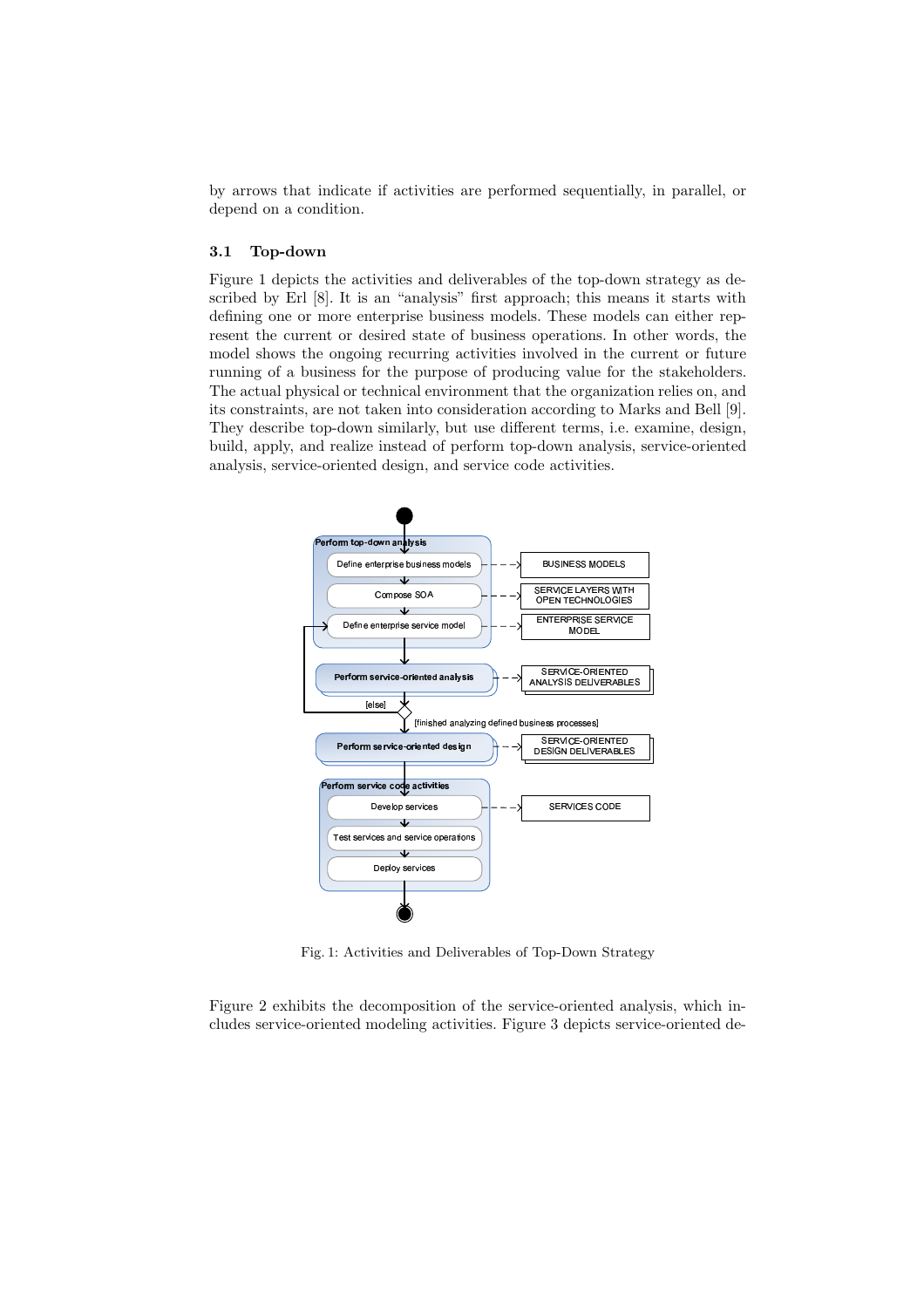

Fig. 2: Activities and Deliverables of Service-Oriented Analysis



Fig. 3: Activities and Deliverables of Service-Oriented Design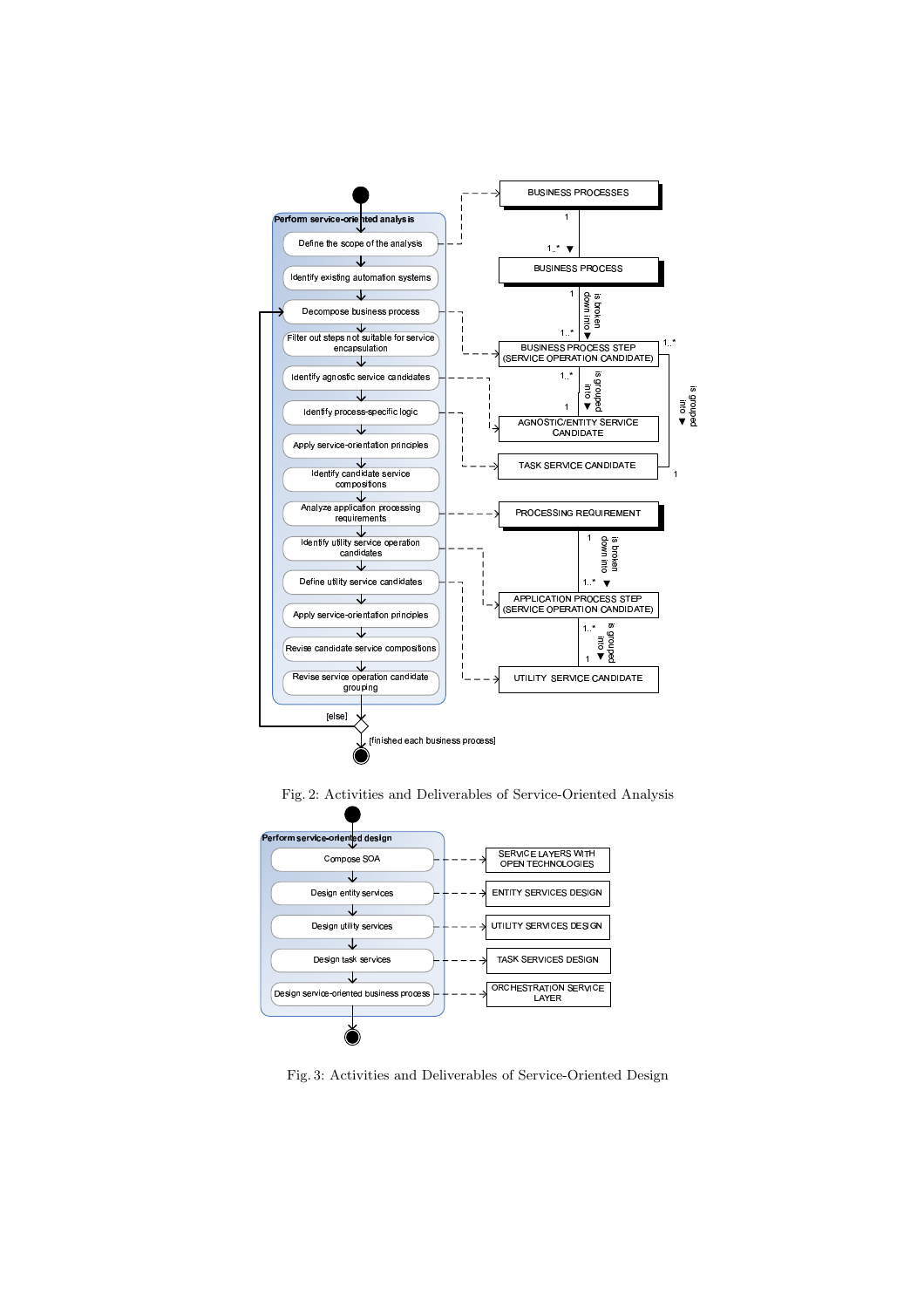sign. We have depicted them in separate figures since they play a part in both the top-down, and the meet-in-the-middle strategy. Service-oriented analysis first defines what business processes should be automated to conform to current mature and defined business requirements. Each of the business processes is decomposed into granular steps that are afterward grouped into candidate services. A step can be assigned to a *task candidate service* that specifically belongs to the business process. Otherwise, it is unaware (agnostic) of the process, and often linked to a certain business entity, like an invoice or employee. These agnostic (or entity) candidate services are likely to be used in multiple business processes. Utility service candidates are also created that could encapsulate granular processing steps of application requirements resulting from the analysis of business process steps. The decomposition activity is repeated for every business process, leading to revised task, entity, and utility service candidates.

Service-oriented design begins with defining abstraction layers that can encapsulate certain services, depending on their type of logic, potential reuse, and relation to existing domains within the organization. The entity, utility, and task services derived from the final service candidates are designed. Depending on its necessity an additional orchestration layer can be created, representing a business process definition hosted within an orchestration platform. This results in the formal, executable definition of work flow by creating a Web Services Business Process Execution Language (WS-BPEL) process definition. As a last phase, top-down deals with service code.

#### 3.2 Bottom-up

The bottom-up strategy encourages the creation of services as a means of fulfilling application-centric requirements. Marks and Bell [9] state it is a progressive process of building services or assembling existing technologies to provide business solutions. The bottom-up strategy can tie services to their originating technology environments. This leads to tight coupling. Figure 4 depicts the steps that are performed according to Erl [8] during a bottom-up approach.

The first bottom-up sub activity consists of modeling the application requirements that can be fulfilled through the use of services. The second sub activity focuses on the design of these utility services, which can come into existence in several ways. They may be delivered by third-party wrapper services or auto-generated proxy services. Wrapper services can be used for legacy system integration purposes that expose legacy functionality to service requesters. However, custom utility services may also be constructed, which require a design process where existing design standards are applied. This could lead to more service-oriented utility services, because of their potential reusability. It should be noticed that Erl [10] recommends that, at minimum, a high-level service inventory blueprint must be defined prior to creating physical service contracts. Finally, these utility services are developed, tested, and deployed in essentially the same way as in the top-down strategy.

Marks and Bell [9] also mention a bottom-up design and analysis approach. Unlike the approach mentioned by Marks and Bell, the bottom-up delivery strat-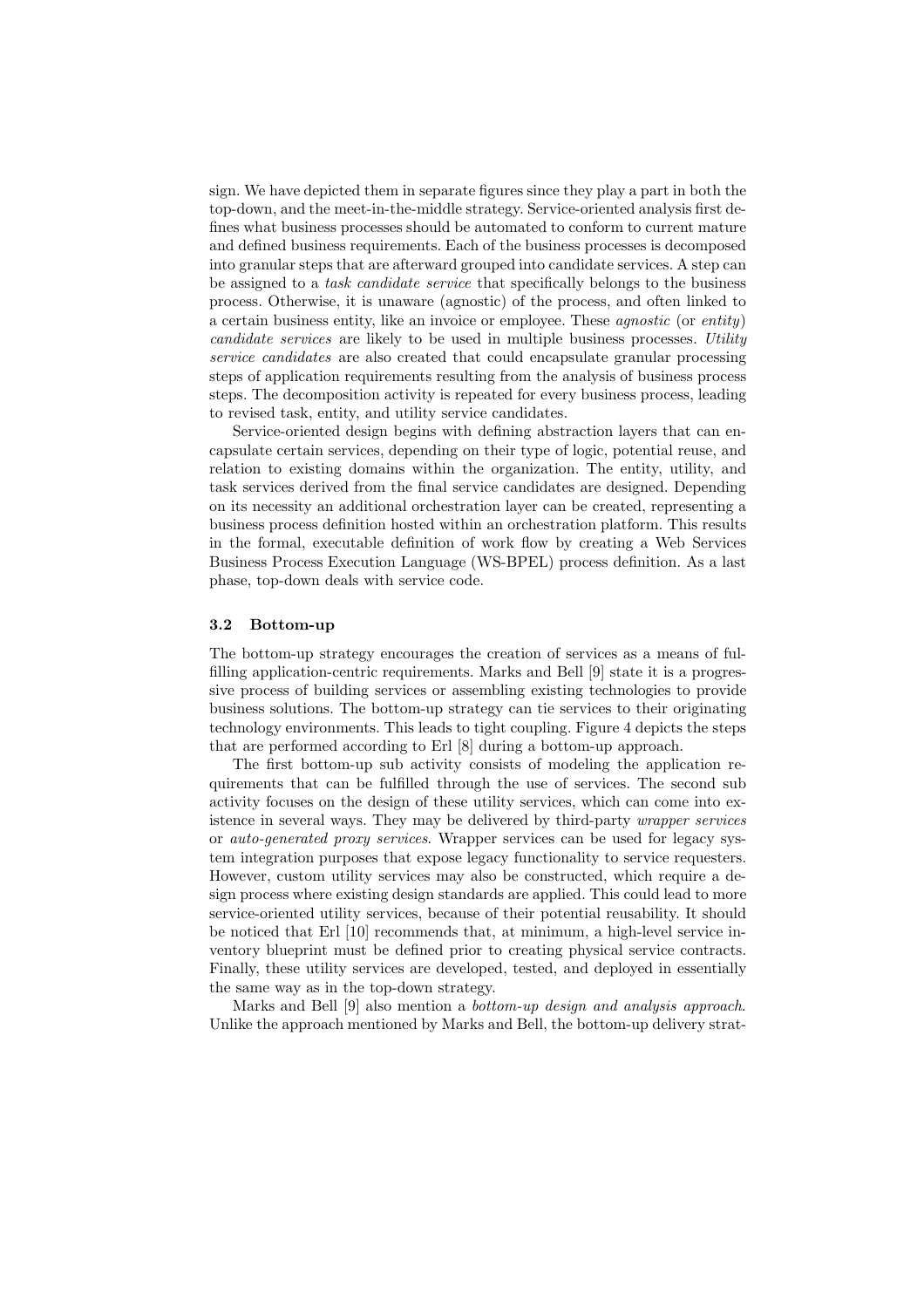

Fig. 4: Activities and Deliverables of Bottom-Up Strategy

egy of Erl [8] assumes the business requirements have already been collected. Furthermore, Marks and Bell refer to application requirements as business requirements, and assume the incorporation of design standards. They also assume business logic to be incorporated, and call the development "design and construct". Together with the absence of service deployment and testing, these points make it hard to relate it to the steps as proposed by Erl.

## 3.3 Meet-in-the-middle

The method as proposed by Marks and Bell [9] advocates a delivery strategy using both a top-down and bottom-up approach, applied in an iterative fashion. The services identification process is conducted in a top-down fashion, with a focus on candidate business services as in Figure 2. In this case, current physical or technical environments should be disregarded. Instead, attention should be given to the organization's operating units, and the relationships between those units. Marks and Bell propose to perform service construction itself in a bottomup fashion. An iterative process follows to bring both approaches together. The approach of Marks and Bell resembles the meet-in-the-middle delivery strategy as proposed by Erl [8]. Figure 5 depicts the steps of this strategy.

Meet-in-the-middle starts with a top-down approach. The top-down analysis differs from the top-down delivery strategy in the sense that it is an ongoing effort to further achieve the enterprise-wide analysis goals. When the analysis is sufficiently progressed, service-oriented analysis is also initiated using the available business models, and other top-down analysis results. Service-oriented design and service code activities follow like in the top-down strategy. Since an ongoing top-down analysis is executed during these steps, services are subject to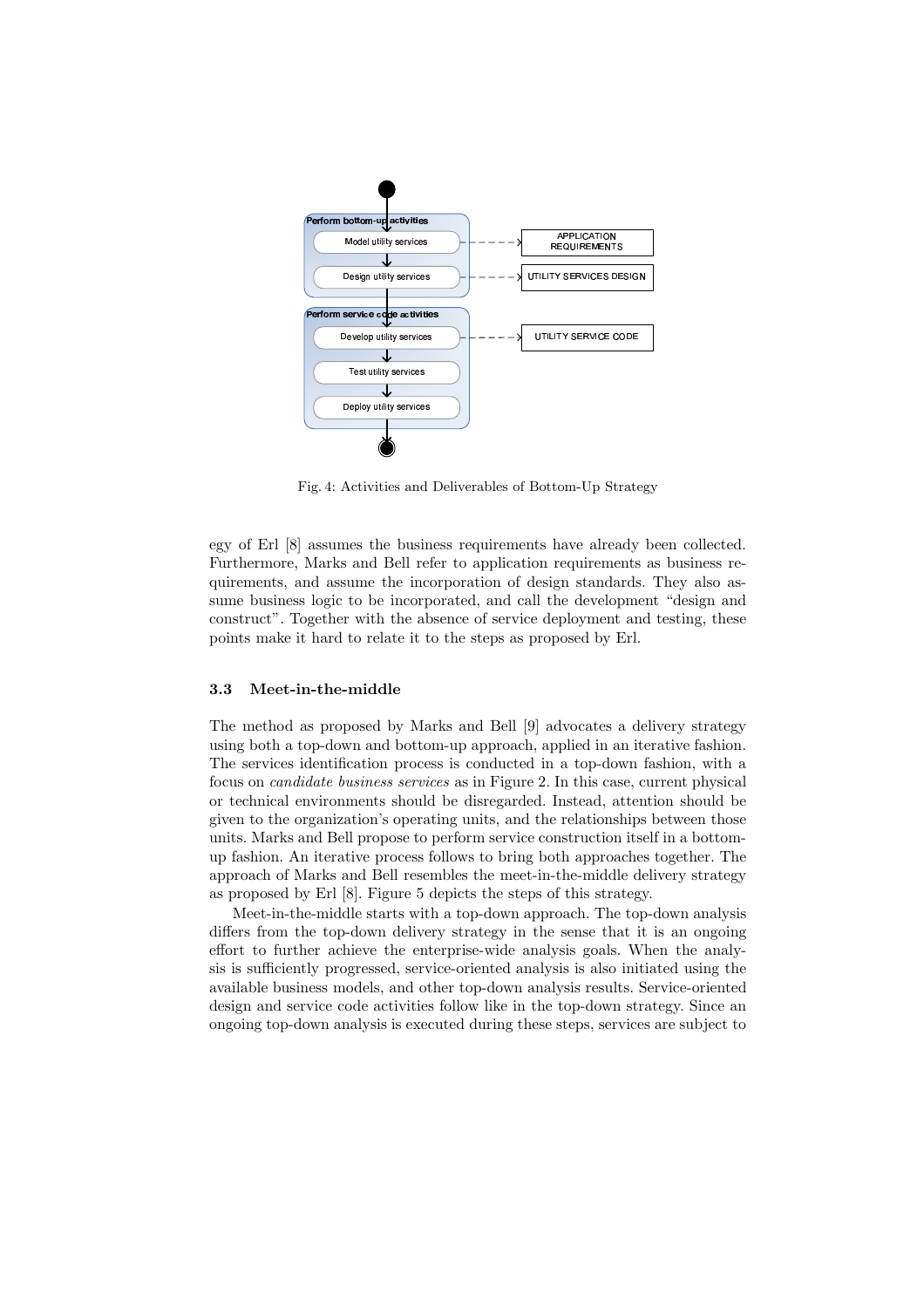

Fig. 5: Activities and Deliverables of Meet-in-the-Middle Strategy

revision. Meet-in-the-middle therefore requires an extra activity, in which periodic reviews are performed to compare the design of services against the current state of the business models. From this point on, an iterative process follows. The service-oriented design and service code activities are repeated for the services out of alignment, followed by another revision.

#### 3.4 Middle-out

Figure 6 depicts the middle-out strategy according to Rosen et al. [11]. They state iterations take place within and between each activity, instead of them being linear. The path on the other hand depends on whether new business capabilities are created or existing capabilities are used. Since they do not mention how, the figure provides every possible iteration.

The middle-out delivery strategy produces both higher-level business and information architecture and design artifacts, and working and deployed services. Rosen et al. explicitly mention roles and state every activity (i.e. business modeling, design, etc.) focuses on a special goal, like modeling the business context, or enabling services for use in solutions. An activity should not address or be influenced by concerns of other activities. Therefore, middle-out has no sequential activities, unlike the previous strategies. Performing independent activities is enabled by a stable center, called the reference architecture. This extra element provides the context for what the different architectures (business, information, application and technology) describe, what they look like, how they are related to each other, and how they work together to meet overall business goals. The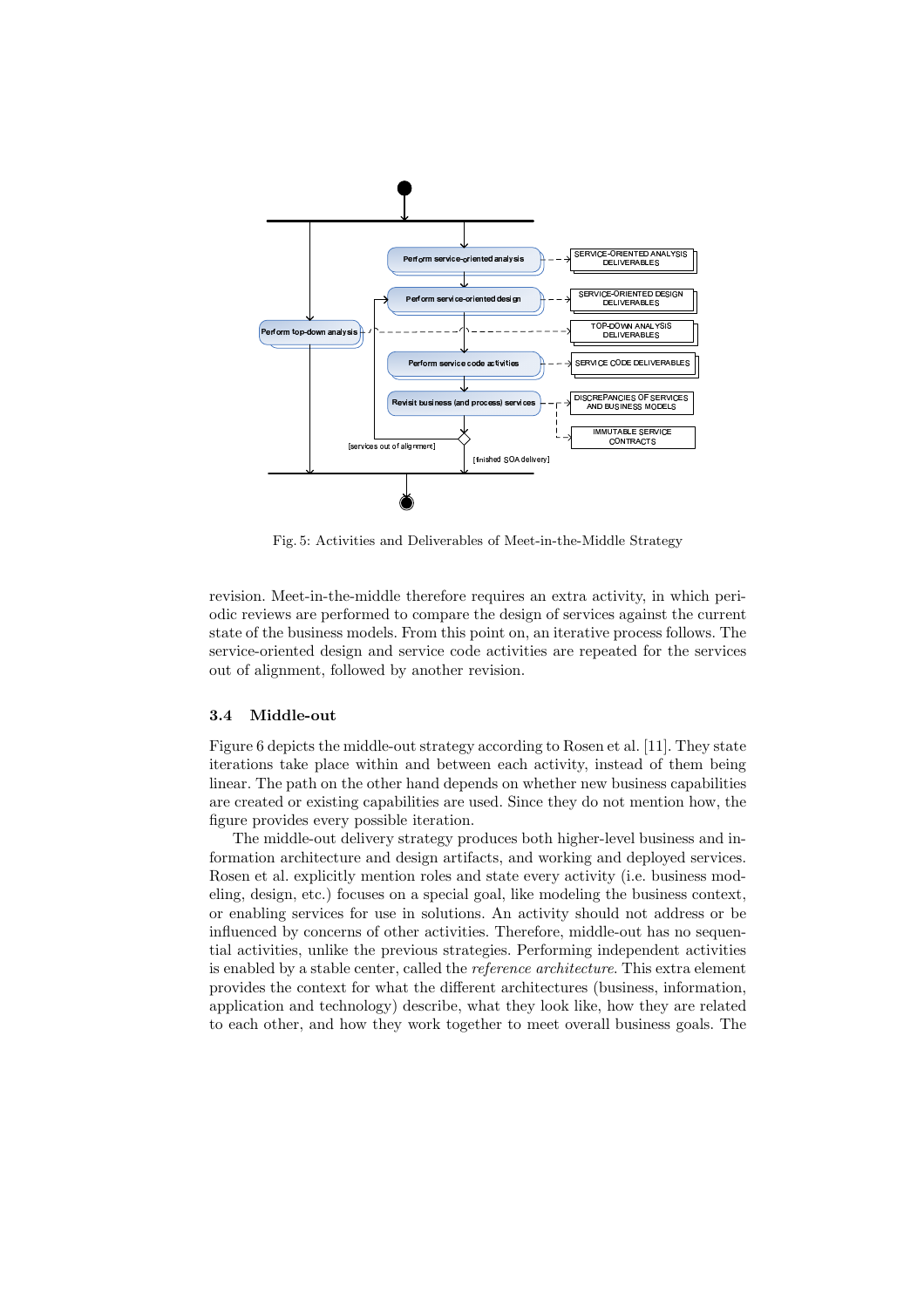reference architecture provides an overall taxonomy that defines the different types of services together with service groupings. Furthermore, responsibilities are assigned to each activity to help shape the overall service road map. It also provides proven design patterns, different types of applications and services, and technology standards and mappings for service implementations. The reference architecture provides the link between top-down and bottom-up aspects. Since the terminology of activities by Rosen et al. differs from Erl, method comparison of van de Weerd et al. [12] was applied to display how the activities of both authors relate to each other. Method comparison shows meet-in-the-middle has an additional activity, which produces a reference architecture in an early

stage or updates it at a later time to make it current. This reference architecture ensures that activities with separate concerns can be performed in a parallel fashion, without the need for intermediate activities that link those concerns as found in other strategies. It therefore has less activities.



Fig. 6: Activities and Deliverables of Middle-Out Strategy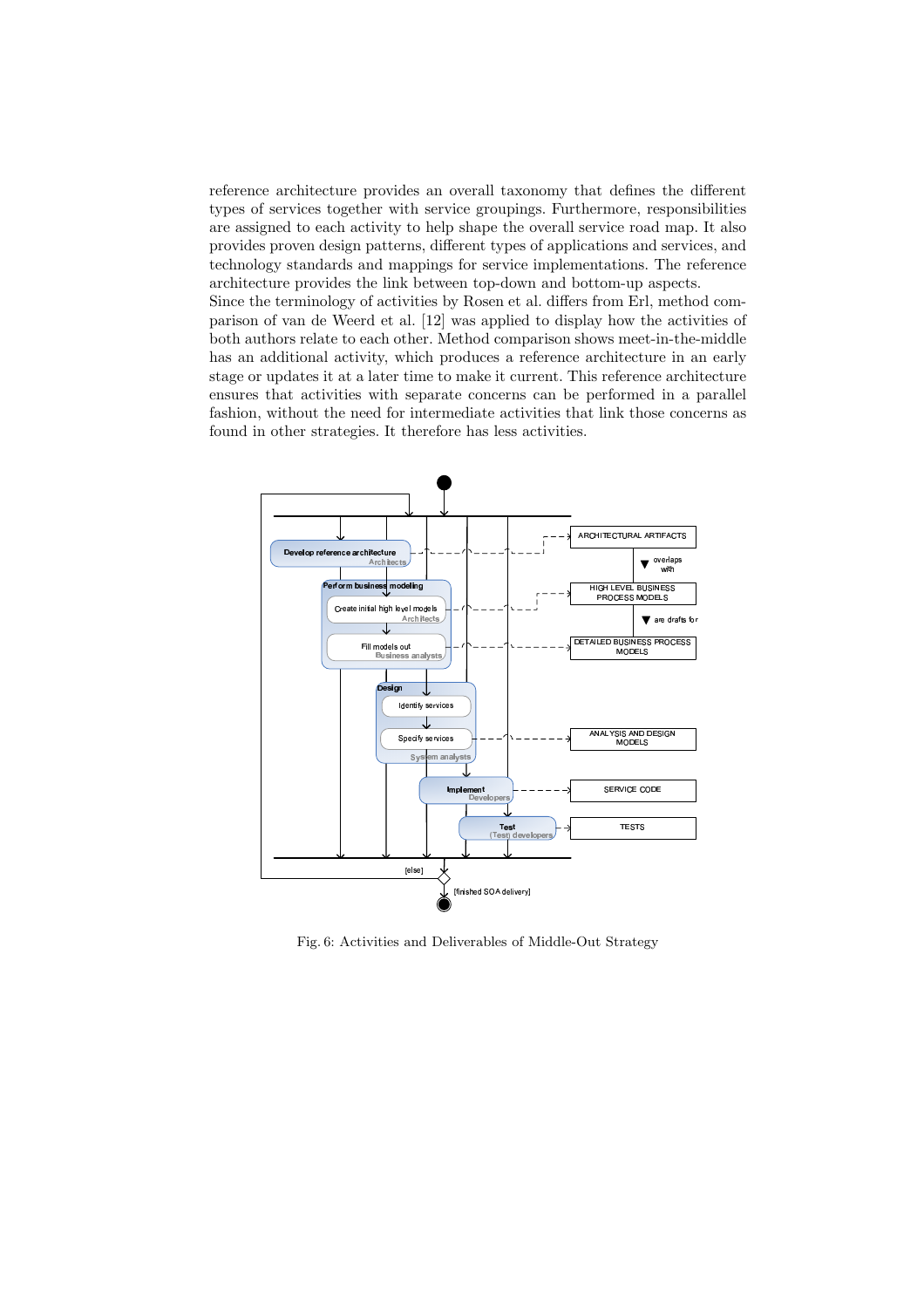# 4 Delivery Strategy Assessment Method

The result of our design science development phase is the DSAM. The two bases for this method are the DSFM and the weights assigned to the combinations of factor value and delivery strategy. During a first round of interviews, SOA consultants and enterprise architects indicated which factors can possibly influence the success of a certain delivery strategy. In Table 1 we see the results of this interview round in the form of twelve boxes (the factors) and the possible values a factor can have for a certain delivery strategy (the list in the box). During the second interview phase, other SOA consultants and enterprise architects weighted each combination of factor value and delivery strategy, resulting in the numbers depicted in Table 1.

#### 4.1 Factors and Value Ranges

Let us have a closer look at these factors and their value ranges (reading the table from left to right and top to bottom). The CMM maturity level refers to the maturity of processes related to software development. The possible values range from level 1 to level 5 as described by the SEI [13]. From the interviews we learned that it matters whether an organization chooses for product leadership or operational excellence. We have named this value discipline following Treacey and Wiersema [14]. From their work, we found one missing factor value, i.e. customer intimacy. We have classified the *organization size* based on the amount of people working for the organization. The value range is based on headcount levels of the Commission of the European Communities [15]. The next factor, flexibility/stability, is concerned with two types of flexibility/stability. On the one hand we look at the flexibility related to the organization's internal changes, on the other hand at changes caused by its clients' changing wishes or demands. We created three values for the factor *enterprise architect involvement*, i.e. there is no architect present, he is sometimes present, and he is always present. For the *influence of sponsors/stakeholders* we can distinguish between projects initiated from the management side, technical side, or both. Another factor is the currently existing application landscape within an organization, called legacy systems. Within an SOA project legacy systems are either required, useful, or not present at all (greenfield situation). Also, structural change has an impact on choosing the delivery strategy. Though every SOA needs an organizational change at the end of the day, there are different ways with implementing this change. SOA focus refers to the preferred way of distributing SOA throughout the organization. One possible focus is to start out with making a solid service foundation at one department, and gradually spreading the SOA environment toward other departments until it is enterprise-wide. Another focus is developing services enterprise-wide to support a large scope of business processes, and improving the services at a later stage. Because often external consultants are involved in SOA projects, we add the factor client relationship. This factor describes the amount in which the organization is willing to implement the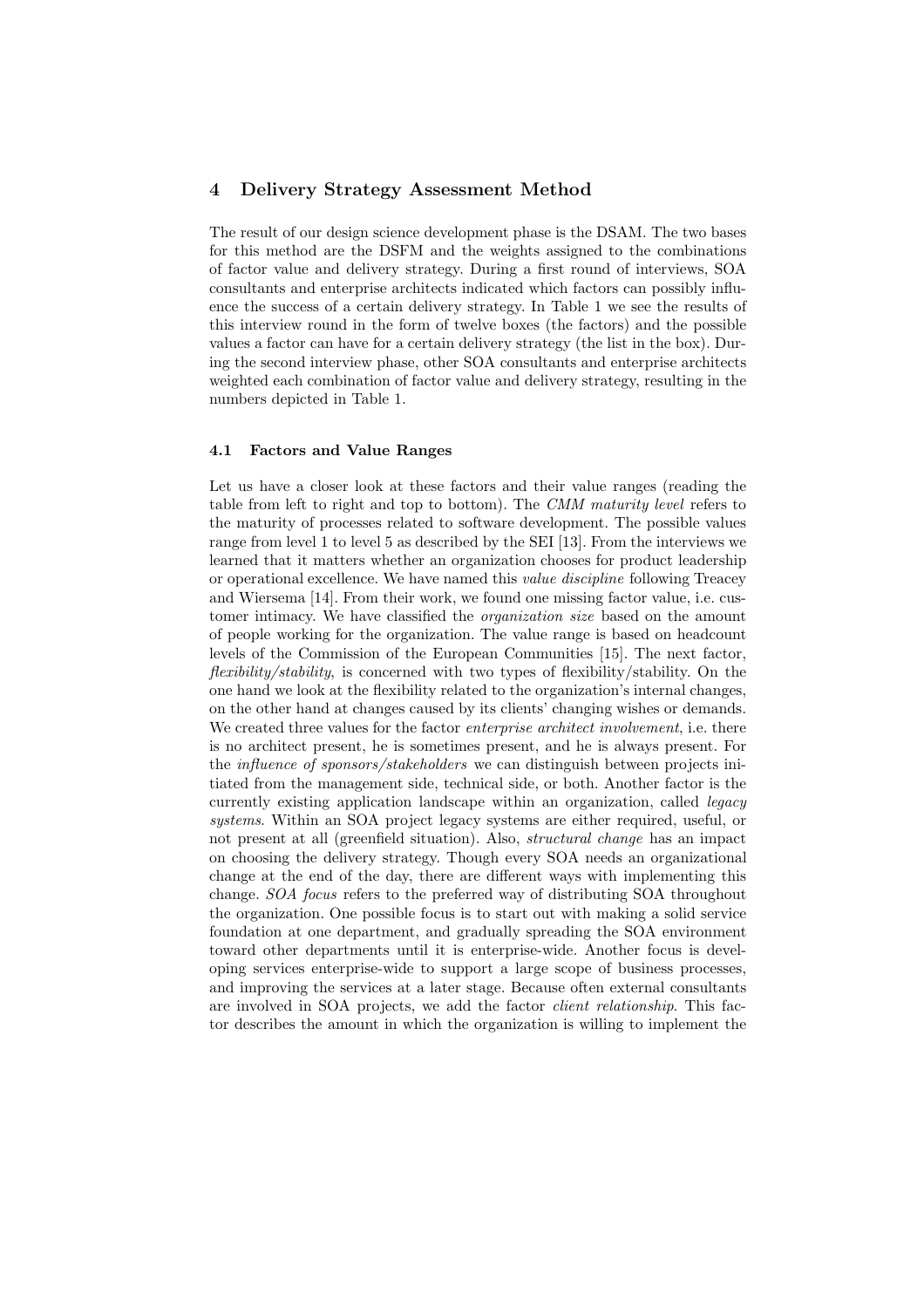consultants' advice. Technical maturity refers to the "newness" of the technology of the organization. We have used a scale ranging from obsolete to bleeding edge [16]. The final identified factor is concerned with whether an organization delivers tangible products or intangible products (also called services, though in a different meaning than in the rest of this paper). This is called economic sector in the factor matrix.

#### 4.2 Weights

During the second phase of the research a second round of interviews was conducted, resulting in Table 1. We have assigned weights to the factors themselves and to factor value and delivery strategy pairs by averaging the individual answers of the interviewees. The weights represent the amount of influence on a five-point Likert scale, ranging from 1 (very small influence) to 5 (very big influence). We see that four factors have a weight higher than 3.5. For ruling out very high or very low individual responses, we also calculated the standard deviations (not depicted in the table). We grouped them into the categories "low consensus" (with a high standard deviation) and "high consensus" (with a low standard deviation). Based on these calculations we can say the most influential factors are respectively the presence of an enterprise architect in an SOA project, whether the sponsors or stakeholders are from the management or technical side, and whether the organization is willing to change its current organizational structure. Though flexibility/stability of an organization has the same average as the willingness to change, it shows a low consensus among respondents unlike the other three factors.

Looking at the average weights and the standard deviations for combinations of factor value and delivery strategy, we can extract some general findings about which delivery strategy to apply in a certain situation. Table 2 exhibits the four SOA delivery strategies and the organizational characteristics to which they have the best fit. The asterisk indicates that although the average weight is high, the standard deviation is also high.

## 5 Evaluation

We have evaluated the DSAM by applying the method to five real-life SOA projects. Taking the organizational characteristics as inputs, the method proposed an optimal strategy. Because it is impossible to execute the project again using this optimal strategy (in case it differs from the actual taken approach), we took the following approach. We clarified the different strategies to the people representing the SOA projects. Then we proposed the optimal strategy according to the DSAM and explained how we got to this advice. In case the proposed optimal strategy equals the actual taken approach, we asked the representative whether he would, looking backwards, take the same approach. Otherwise, if the actual taken and the proposed optimal strategy differ, we asked the respondent the same question, and we additionally we asked whether he regarded the proposed solution as a better strategy.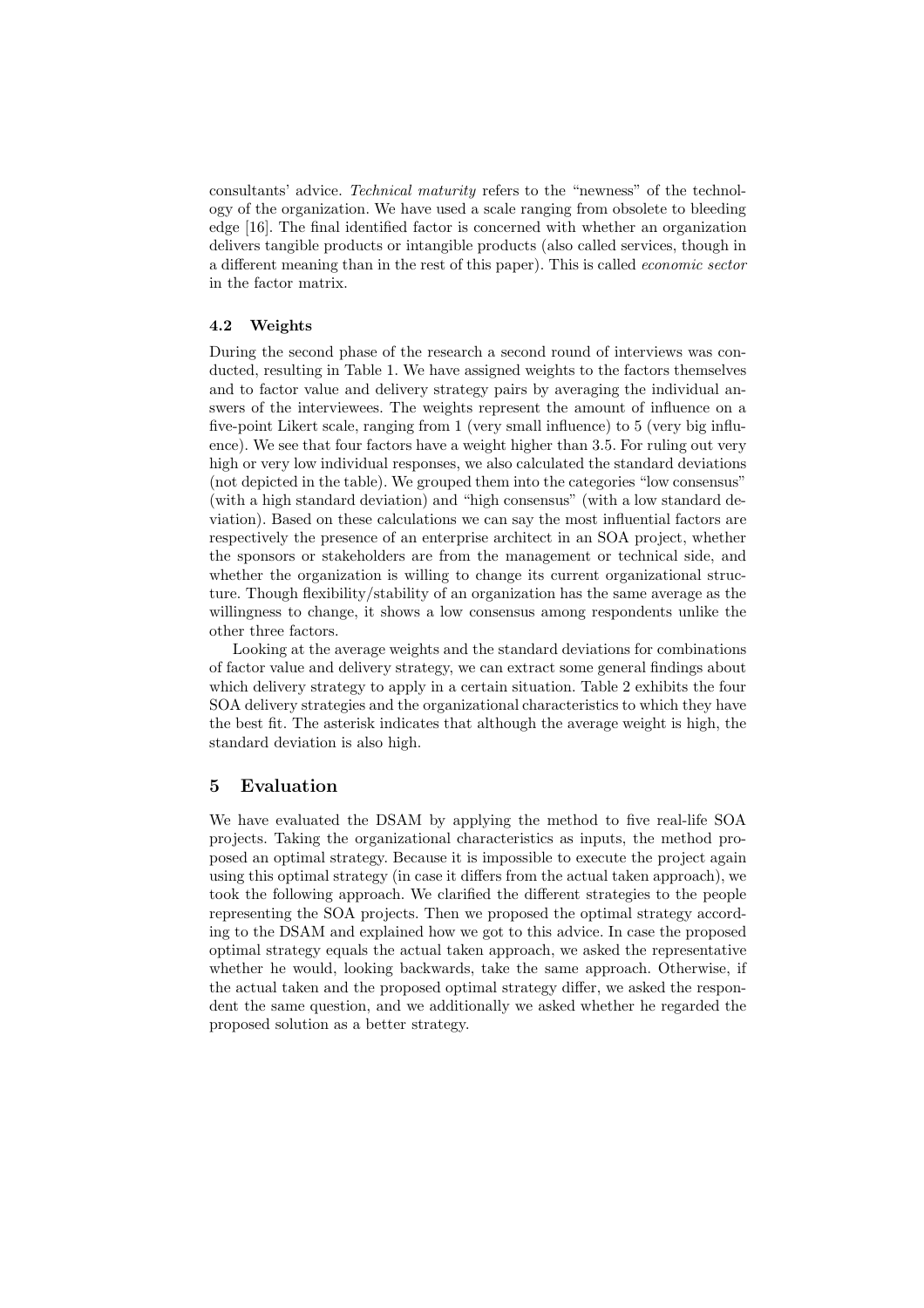| Influence of CMM maturity level on                                               |   |   |                                    | Influence of value discipline on |                                                                       |   |                     |   |         |  |
|----------------------------------------------------------------------------------|---|---|------------------------------------|----------------------------------|-----------------------------------------------------------------------|---|---------------------|---|---------|--|
| choosing a delivery strategy:                                                    |   |   | choosing a delivery strategy:<br>т |                                  |                                                                       |   |                     |   |         |  |
| 3.2                                                                              | Т | B | М                                  | $\circ$                          | 3.0                                                                   |   | B                   | М | $\circ$ |  |
| Level 1: Initial                                                                 |   |   |                                    |                                  | $0.0$  2.2 $ 0.8 0.0 $  Product leadership                            |   | $2.4$ 0.0 0.0 0.0   |   |         |  |
| Level 2: Managed                                                                 |   |   |                                    |                                  | $1.0$ 3.0 $1.0$ 0.2 Operational excellence                            |   | 1.2 0.6 0.6 1.2     |   |         |  |
| Level 3: Defined                                                                 |   |   | 1.8 1.0 2.2 0.4                    |                                  | Customer intimacy                                                     |   | $0.6$ 0.0 1.8 1.8   |   |         |  |
| Level 4: Quantitatively Managed                                                  |   |   | $0.2$ 0.2 $2.0$ 2.0                |                                  |                                                                       |   |                     |   |         |  |
| Level 5: Optimizing                                                              |   |   | $1.0$ 0.0 0.0 3.0                  |                                  |                                                                       |   |                     |   |         |  |
| Influence of organization size on                                                |   |   |                                    |                                  | Influence of flexibility/stability on                                 |   |                     |   |         |  |
| choosing a delivery strategy:                                                    |   |   |                                    |                                  | choosing a delivery strategy:                                         |   |                     |   |         |  |
| 3.0                                                                              | т | В | М                                  | $\circ$                          | 3.6                                                                   | т | B                   | М | $\circ$ |  |
| Micro $(<10$ headcount)                                                          |   |   |                                    |                                  | $2.0 2.6 0.4 0.0 $ Flexible to customers and business 0.4 0.6 0.8 3.0 |   |                     |   |         |  |
| $Small$ ( $<$ 50 headcount)                                                      |   |   |                                    |                                  | $2.0 2.0 1.0 0.0 $ Flexible to customers                              |   | 1.6 0.4 0.8 0.8     |   |         |  |
| Medium-sized $(<250$ headcount)                                                  |   |   |                                    |                                  | $0.6 0.0 1.2 2.4 $ Flexible to business                               |   | 0.01.80.81.8        |   |         |  |
| Large (250 headcount or more)                                                    |   |   |                                    |                                  | $1.0 0.0 0.6 2.4 $ Stable to customers and business                   |   | $2.4$ 0.4 0.8 0.0   |   |         |  |
|                                                                                  |   |   |                                    |                                  |                                                                       |   |                     |   |         |  |
| Influence enterprise architect on                                                |   |   |                                    |                                  | Influence of sponsors/stakeholders on                                 |   |                     |   |         |  |
| choosing a delivery strategy:                                                    |   |   |                                    |                                  | choosing a delivery strategy:                                         |   |                     |   |         |  |
| 4.4                                                                              | т | B | М                                  | $\circ$                          | 4.2                                                                   | Т | B                   | М | O       |  |
| No EA present                                                                    |   |   |                                    |                                  | $1.6$ $2.0$ $0.0$ $0.8$ Project from management side                  |   | $3.2$ 1.0 0.0 0.0   |   |         |  |
| Partly an EA present                                                             |   |   |                                    |                                  | $1.0[0.0]1.6$ 2.8 Project from technical side                         |   | $0.0$ 2.4 $0.0$ 2.6 |   |         |  |
| Always an EA present                                                             |   |   |                                    |                                  | $1.8 0.0 1.0 3.6$ Project from both sides                             |   | 1.8 0.0 0.6 3.2     |   |         |  |
|                                                                                  |   |   |                                    |                                  |                                                                       |   |                     |   |         |  |
|                                                                                  |   |   |                                    |                                  |                                                                       |   |                     |   |         |  |
|                                                                                  |   |   |                                    |                                  |                                                                       |   |                     |   |         |  |
| Influence of legacy systems on                                                   |   |   |                                    |                                  | Influence of structural change on                                     |   |                     |   |         |  |
| choosing a delivery strategy:                                                    |   |   |                                    |                                  | choosing a delivery strategy:                                         |   |                     |   |         |  |
| 3.0                                                                              | Т | B | M                                  | $\circ$                          | 3.6                                                                   | Т | B                   | М | $\circ$ |  |
| Greenfield situation (no legacy)                                                 |   |   |                                    |                                  | $3.0 0.0 0.0 0.6 $ Willing to change structure                        |   | 1.6 0.0 1.2 3.6     |   |         |  |
| Could make use of legacy                                                         |   |   |                                    |                                  | $1.0$ 1.4 $1.4$ 2.0 Partly willing to change structure                |   | $0.4$ 0.8 2.0 2.4   |   |         |  |
| Must make use of legacy                                                          |   |   |                                    |                                  | $0.0 0.6 1.4 3.0 $ Not willing to change structure                    |   | $1.2$  1.6 0.8 0.0  |   |         |  |
|                                                                                  |   |   |                                    |                                  |                                                                       |   |                     |   |         |  |
|                                                                                  |   |   |                                    |                                  |                                                                       |   |                     |   |         |  |
| Influence of SOA focus on                                                        |   |   |                                    |                                  | Influence of client relationship on                                   |   |                     |   |         |  |
| choosing a delivery strategy:                                                    |   |   |                                    |                                  | choosing a delivery strategy:                                         |   |                     |   |         |  |
| 3.2                                                                              | т | В | М                                  | $\circ$                          | 3.2                                                                   | т | В                   | М | $\circ$ |  |
| Focused on services foundation                                                   |   |   |                                    |                                  | $0.0 1.6 1.8 0.6 $ Implements consultants' advice                     |   | $0.0$ 0.8 0.4 1.8   |   |         |  |
| Focused on processes automation $ 3.2 0.0 1.0 0.8 $ Uses advice to decide itself |   |   |                                    |                                  |                                                                       |   | $0.0$ 0.0 0.8 1.4   |   |         |  |
| Focused on both                                                                  |   |   |                                    |                                  | $0.6 0.0 0.4 3.2 $ Resistant toward advice                            |   | $0.6$ 1.6 0.8 0.0   |   |         |  |
| Focused on neither                                                               |   |   | $0.0$ 0.6 0.4 0.4                  |                                  |                                                                       |   |                     |   |         |  |
|                                                                                  |   |   |                                    |                                  |                                                                       |   |                     |   |         |  |
| Influence of technical maturity on                                               |   |   |                                    |                                  | Influence of economical sector on                                     |   |                     |   |         |  |
| choosing a delivery strategy:                                                    |   |   |                                    |                                  | choosing a delivery strategy:                                         |   |                     |   |         |  |
| 2.6                                                                              | т | В | М                                  | О                                | 2.8                                                                   | т | В                   | М |         |  |
| Obsolete                                                                         |   |   |                                    |                                  | $0.6 0.6 0.0 1.2 $ Product organization                               |   | $1.4$ 0.4 0.0 0.4   |   | $\circ$ |  |
| Dated                                                                            |   |   |                                    |                                  | $1.4 0.6 0.0 0.4 $ Service organization                               |   | $1.2$ 0.0 0.8 2.6   |   |         |  |
| State of the art                                                                 |   |   |                                    |                                  | $0.0 0.4 0.6 2.4 $ Product and service organization                   |   | $0.0$ 0.0 1.6 2.6   |   |         |  |
| Leading edge                                                                     |   |   | $0.6$ 1.4 0.0 0.0                  |                                  | $0.6$ 1.8 0.0 1.6 Neither                                             |   | $0.0$ 0.0 0.0 0.0   |   |         |  |

Table 1: Delivery Strategy Factor Matrix

1 Very small influence

2 Small influence 3 Average influence

4 Big influence

T Top-down delivery strategy

B Bottom-up delivery strategy

M Meet-in-the-middle delivery strategy

O Middle-out delivery strategy

5 Very big influence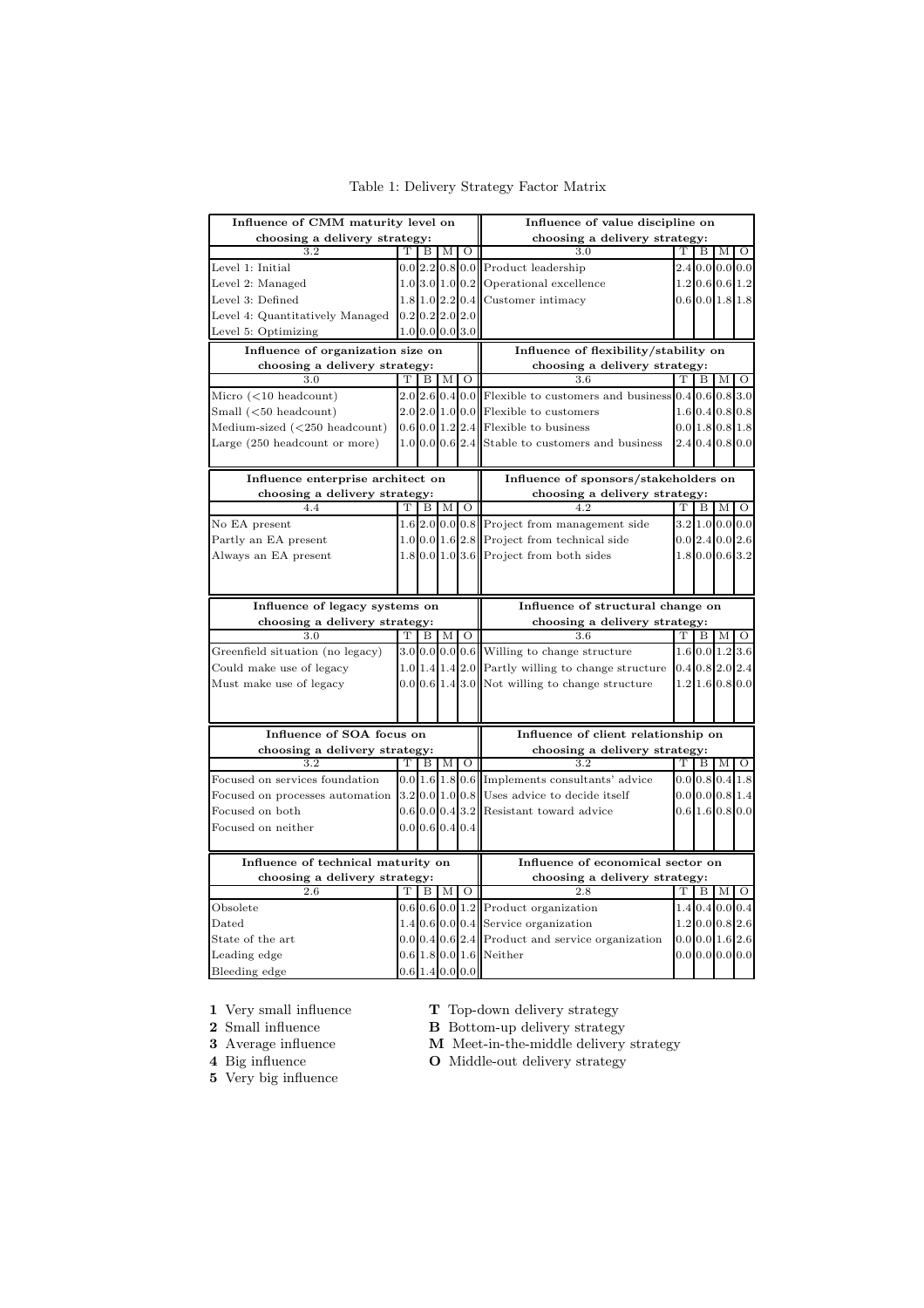| Factor                                | Top-down                    | Bottom-up                   | Meet-in-the-Middle-out                    |                                                      |
|---------------------------------------|-----------------------------|-----------------------------|-------------------------------------------|------------------------------------------------------|
|                                       |                             |                             |                                           |                                                      |
|                                       |                             |                             | middle                                    |                                                      |
| CMM maturity                          |                             | level $1^*$ or $2^*$        | level $3^*$ or $4^*$ level $4^*$ or $5^*$ |                                                      |
| Value discipline                      | product leadership          |                             |                                           |                                                      |
| Organizational size                   | micro or small              | micro or small              |                                           | medium-sized or large                                |
| Flexibility/stability                 | stable to both <sup>*</sup> |                             |                                           | flexible to both*                                    |
| Enterprise architect                  |                             | not present <sup>*</sup>    |                                           | partly or always present <sup>*</sup>                |
| involvement                           |                             |                             |                                           |                                                      |
| Sponsors/stakeholders management side |                             | technical side <sup>*</sup> |                                           | technical side <sup>*</sup> or both                  |
|                                       |                             |                             |                                           | sides                                                |
| Legacy systems                        | greenfield                  |                             |                                           | could make use of legacy <sup>*</sup>                |
|                                       |                             |                             |                                           | or must make use of legacy                           |
| Structural change                     |                             |                             |                                           | partly willing partly willing to change <sup>*</sup> |
|                                       |                             |                             | to change*                                | or willing to change                                 |
| SOA focus                             | processes                   |                             |                                           | both services and                                    |
|                                       |                             |                             |                                           | processes                                            |
| Client relationship                   |                             |                             |                                           |                                                      |
| Technical maturity                    |                             |                             |                                           | state of the art                                     |
| Economical sector                     |                             |                             |                                           | services or both                                     |

Table 2: SOA Delivery Strategies and Their Matching Factor Values

∗ indicates a low consensus among interviewees (high standard deviation)

The adopted strategy of a first telecom company was middle-out. Likewise, the proposed strategy was middle-out. Its score exceeded the other delivery strategies by a factor of two to three. Currently, the project is still running, but not expanding to enterprise-wide level. The respondent claimed the expansion problems are due to the change of people involved in the project and it was not caused by a wrong choice of delivery strategy. The respondent still supports the choice for the middle-out strategy, and he would not change strategies if he could start over again.

For a second telecom company a middle-out delivery strategy was proposed by the DSAM while the adopted strategy was bottom-up. The middle-out strategy scored higher than each of the other delivery strategies by a factor of two to four. The project was canceled, due to a constant changes of people involved in the project. It is however unknown if the project would have failed with the strategy proposed by the assessment method, i.e. the middle-out delivery strategy. The respondent indicated that, if he could start over again, he would take either the bottom-up or the middle-out strategy.

The transportation company has followed a bottom-up approach. The DSAM proposed a middle-out strategy. Due to the company size  $(>250 \text{ headcount})$  the company ended up with a large amount of services. Because the services were "just" created from legacy systems without thinking about the overall architecture, the situation soon became difficult to manage. Would they do the project over again, the respondent would take either a middle-out or a meet-in-the middle approach. The company did not consider a top-down approach, since they have a lot of legacy systems to take into account. Also, their SOA focus is on a solid service foundation and not on enterprise-wide process support.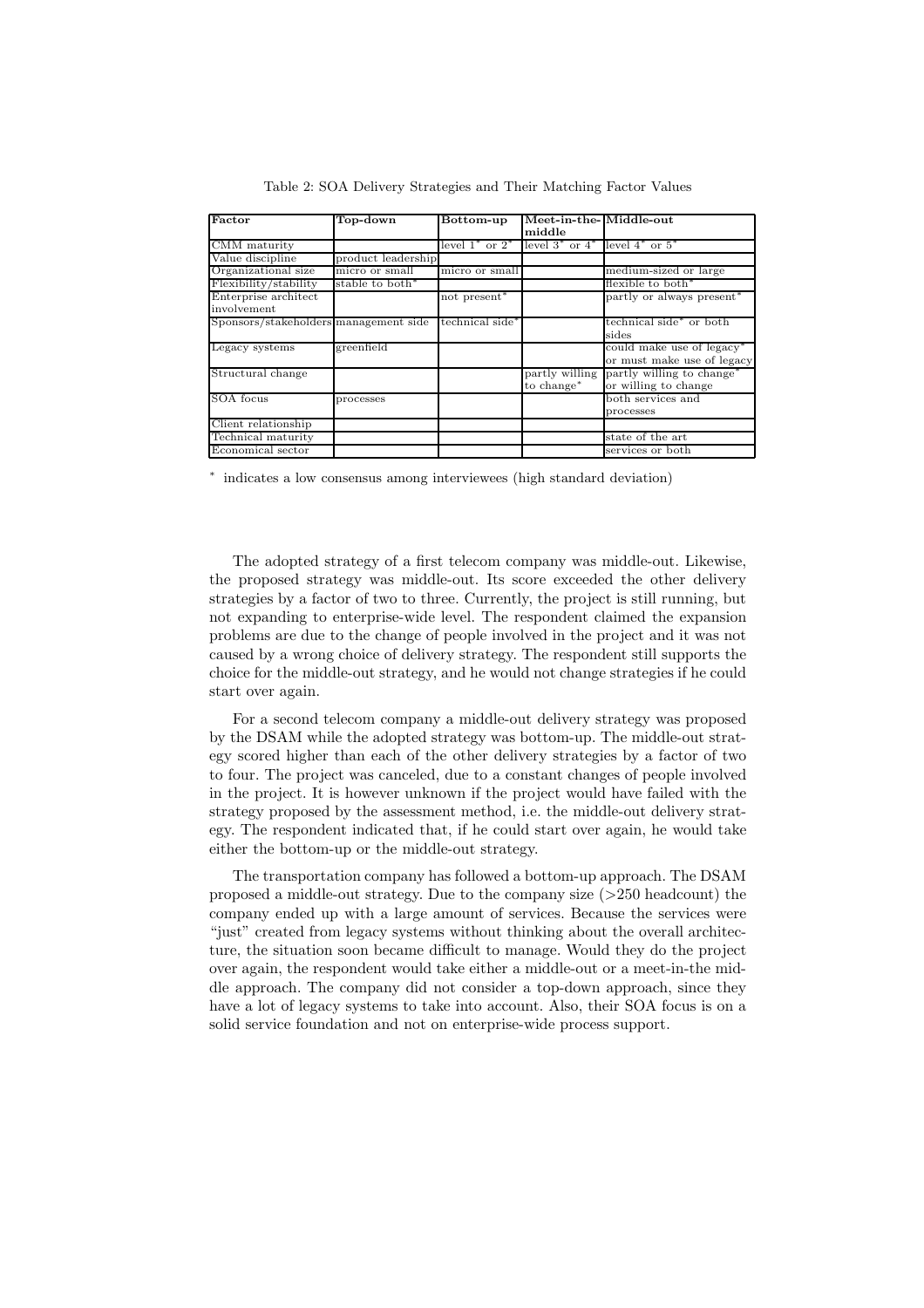While the industrial company has taken a top-down approach, the DSAM proposed a middle-out strategy. In this case the top-down approach was the second choice (with a difference of 10%). For this company the top-down approach led to the expected results. The respondent did not think a middle-out strategy would have resulted in reduction of costs or project duration.

The governmental organization applied a meet-in-the-middle approach. The proposed solution was top-down, having middle-out as a very close runner up (3% difference). According to the respondent the meet-in-the-middle approach did not work for the organization. They got into trouble when aligning the candidate services from the initial top-down phase with the bottom-up created services. Reconsidering, the respondent would have followed a top-down approach, because the middle-out strategy resulted in unnecessary alignment problems in their greenfield situation (they did not have legacy systems to worry about).

From these five cases we derive that making the delivery strategy choice explicit is itself a contribution to any SOA delivery project. The DSAM selects the right strategy in each of the five cases, although other critical success factors play a large role in the outcome of these projects. We consider further validation of the framework as future work.

## 6 Conclusions

In this paper we presented the DSAM, a method for selecting the optimal SOA delivery strategy for an SOA delivery project. We obtained the factors determining the suitability of a certain strategy, and their value ranges in a first round of interviews with SOA consultants and enterprise architects. In a second round of interviews a different set of consultants and architects gave weights to each SOA delivery and factor value combination. Based on average weight of the factors, the most influential factors for selecting a delivery strategy are: (i) the presence of an enterprise architect, (ii) whether the sponsors or stakeholders are from the management or technical side, and (iii) whether the organization is willing to change its current organizational structure. To rule out the effects of extreme high or low weights from individual interviewees, we also calculated the standard deviation of the weights. We have classified the weights in two groups: the first having a low standard deviation, the second having a high standard deviation.

Three factors in the matrix are in our eyes subject to discussion: enterprise architect involvement, client relationship, and organizational size. The first two were often regarded as highly influential. This high ranking may be due to subjectivity, because the interviewees fulfill the roles of SOA consultant and enterprise architect (and thus ranking the importance of their own work). A possibility is to also interview other stakeholders in SOA projects like CEOs and CIOs. The third discussion point concerns the organizational size. We classified the size in five categories according to the headcount levels of the Commission of the European Communities [15]. When evaluating the DSAM we found that this is probably not the best scale to use. It can make a difference whether the company is a large company of 300 people or a multinational of 30.000 people. At this